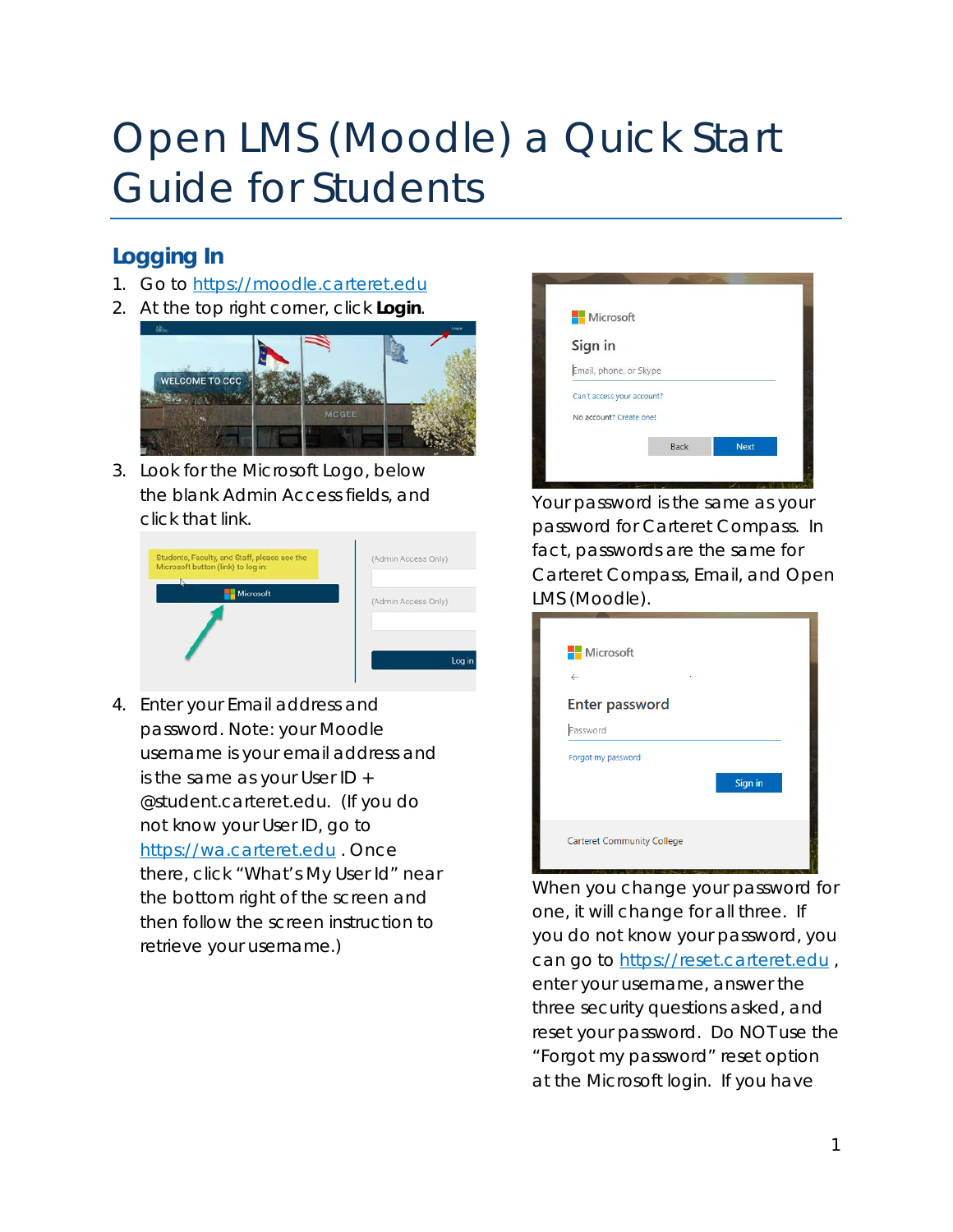forgotten your password, you must use the [CCC Password reset portal.](https://reset.carteret.edu/PasswordReset)

5. If you have trouble logging in to any of these systems (Open LMS, Carteret Compass, or Email), please contact the IT helpdesk at [help@carteret.edu](mailto:help@carteret.edu) or call 252.222.6196

### **Accessing Your Courses**

1. After logging in you are on the "My Courses" page.



Simply click on the course name you wish to access. Remember that courses will not show up in Open LMS until the first day of class.

2. If you close this page, you will be on the Open LMS home page and you can get back to My Courses by clicking on the My Courses link (at the top right of the home page – once you have logged in).



### **Getting Help**

1. For questions about logging in to Carteret Compass, Email, Open LMS (Moodle), gaining access to the

campus wireless network, or other technology issues contact the IT help desk at [help@carteret.edu](mailto:help@carteret.edu) or 252.222.6196

2. For questions about using Open LMS (Moodle), contact the Distance Learning help desk at [dl@carteret.edu](mailto:dl@carteret.edu) or 252.222.6397

#### **Submitting an Assignment**

- 1. Click on the name of the assignment from the course home page or via the activities block.
- 2. Click the "Add Submission" button.
- 3. Drag and drop your file(s) into the "File Submission" area
- 4. Click the "Save Changes" button.
- 5. You will be returned to the Assignment information page.
- 6. If you need to make changes prior to the assignment due date, and your instructor has permitted this, you can click the "Edit Submission" button.
- 7. If you want to delete a file previously uploaded, click on the file and then click the "delete" button. You can then repeat steps 3 & 4 above.
- 8. To return to the course, click on the name of the course in the navigation bar at the top of the window (called "breadcrumbs").

## **Taking a Quiz**

- 1. Click on the name of the quiz from the course home page or via the activities block
- 2. Click the "Attempt quiz now" button
- 3. If the quiz is timed, you will receive a notice that it is timed and confirming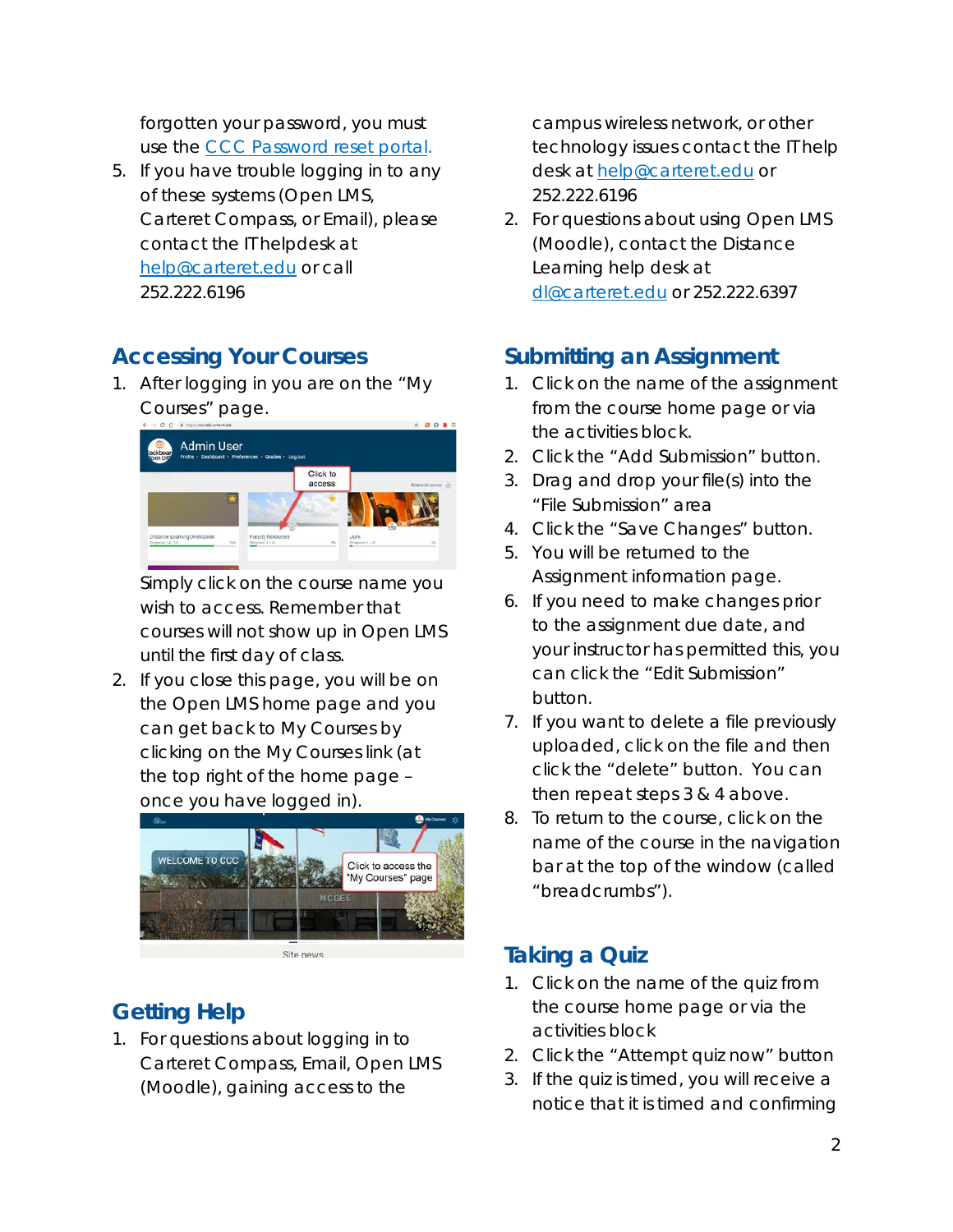that you want to start the quiz. If the quiz has any additional restrictions, or special settings, they should also be displayed – *pay attention to these*.

- 4. Click "Start Attempt" to begin
- 5. If the quiz is timed you will see a timer counting down. If you leave the quiz and return, the timer will continue to count down during your absence.
- 6. If you do not submit the quiz by the end of the time limit, the quiz may be submitted automatically or may not count at all, depending upon the settings.

#### **Posting to Forums**

- 1. Click on the name of the Forum from the course home page or via the activities block
- 2. Read any instructions for the Forum.
- 3. If you are to post a new discussion, click the "*Add a new discussion topic"* button*,* fill in the subject and the message, add a file if desired or required, and click "*Post to forum"*. *You will have 30 minutes to edit the post unless you check the box to submit the post without any editing time delay*.
- 4. If your instructor requires you to reply to other posts, you will need to click on the subject of another post and then click "reply".
- 5. Subscriptions to Forums can best be managed by accessing the forums through the Activities block on the course dashboard.

## **Keeping Track of Deadlines**

- 1. *Be sure to refer first to the Course Syllabus posted by your instructor!* Your instructor may post all due dates as a tentative schedule, reading schedule, etc.
- 2. You can also refer to the Calendar block found in your dashboard or look to the Upcoming events block.
- 3. Most importantly, log in frequently, checking for updates, and *communicate clearly with your instructor if you have any questions* about due dates and assigned tasks.